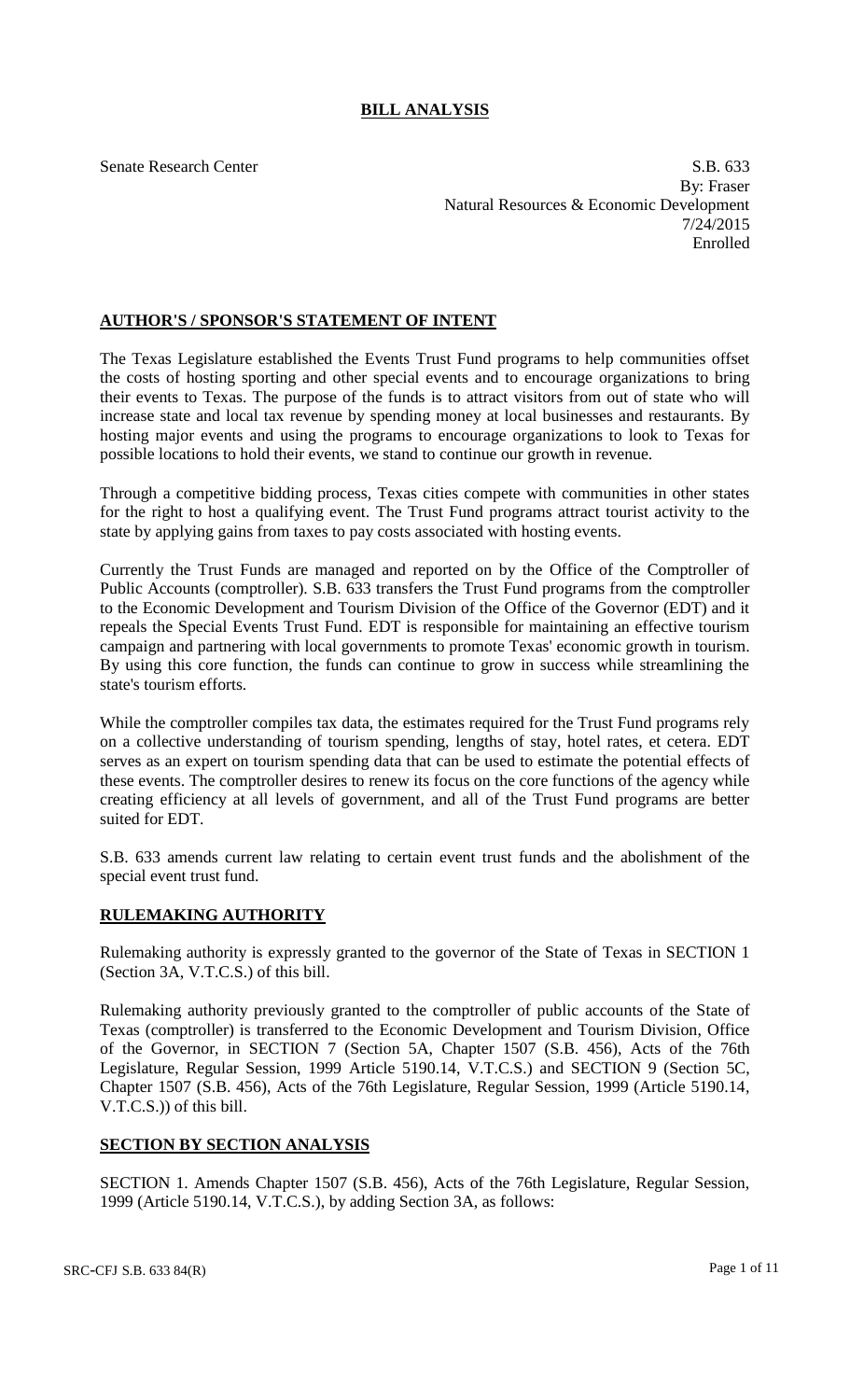Sec. 3A. RULES. Requires the office of the governor of the State of Texas (governor) to adopt rules consistent with this Act to ensure efficient administration of the trust funds established under this Act, including rules related to application and receipt requirements.

SECTION 2. Amends Sections 4(b), (c), (d), (f), (h), (j), (k), and (m), Chapter 1507 (S.B. 456), Acts of the 76th Legislature, Regular Session, 1999 (Article 5190.14, V.T.C.S.), as follows:

(b) Requires the Texas Economic Development and Tourism Division (EDT), Office of the Governor, rather than the comptroller of public accounts of the State of Texas (comptroller), if a site selection organization selects a site for the games in this state pursuant to an application by a local organizing committee acting on behalf of an endorsing municipality, after the first occurrence of a measurable economic impact in this state as a result of the preparation for the games, as determined by EDT, rather than the comptroller, but in no event later than one year before the scheduled opening event of the games, to determine for each subsequent calendar quarter, in accordance with procedures developed by EDT, rather than the comptroller:

(1) the incremental increase in the receipts to the state from the taxes imposed under Chapters 151 (Limited Sales, Excise, and Use Taxes), 152 (Taxes on Sale, Rental, and Use of Motor Vehicles), 156 (Hotel Occupancy Tax), and 183 (Mixed Beverage Taxes), Tax Code, and under Title 5 (Taxation), Alcoholic Beverage Code, within the market areas designated under Subsection (c) of this section that is directly attributable, as determined by EDT, rather than the comptroller, to the preparation for and presentation of the games and related events;

(2) the incremental increase in the receipts collected by the state on behalf of the endorsing municipality from the sales and use tax imposed by the endorsing municipality under Section 321.101(a) (relating to municipalities adopting sales taxes), Tax Code, that is directly attributable, as determined by the as determined by EDT, rather than the comptroller, to the preparation for and presentation of the games and related events; and

(3) the incremental increase in the receipts collected by the endorsing municipality from the municipality's hotel occupancy tax imposed under Chapter 351 (Municipal Hotel Occupancy Taxes), Tax Code, that is directly attributable, as determined as determined by EDT, rather than the comptroller, to the preparation for and presentation of the games and related events.

(c) Changes references to comptroller to EDT.

(d) Requires the comptroller, at the direction of EDT, to retain, for the purpose of guaranteeing the joint obligations of the state and the endorsing municipality under a games support contract and this Act, the amount of municipal sales and use tax revenue determined under Subsection (b)(2) of this section from the amounts otherwise required to be sent to the municipality under Section 321.502 (Distribution of Trust Funds), Tax Code, beginning with the first distribution of that tax revenue that occurs after the date EDT, rather than the comptroller, makes the determination of the amount of municipal sales and use tax revenue under Subsection (b)(2). Requires the comptroller to discontinue retaining municipal sales and use tax revenue under this subsection on the earlier of:

(1) Makes no change to this subdivision;

(2) the date the amount of municipal sales and use tax revenue and municipal hotel occupancy tax revenue in the Pan American Games trust fund equals 14 percent of the maximum amount of state and municipal tax revenue that may be transferred to or deposited in the trust fund under Subsection (m) of this section. Makes a conforming change.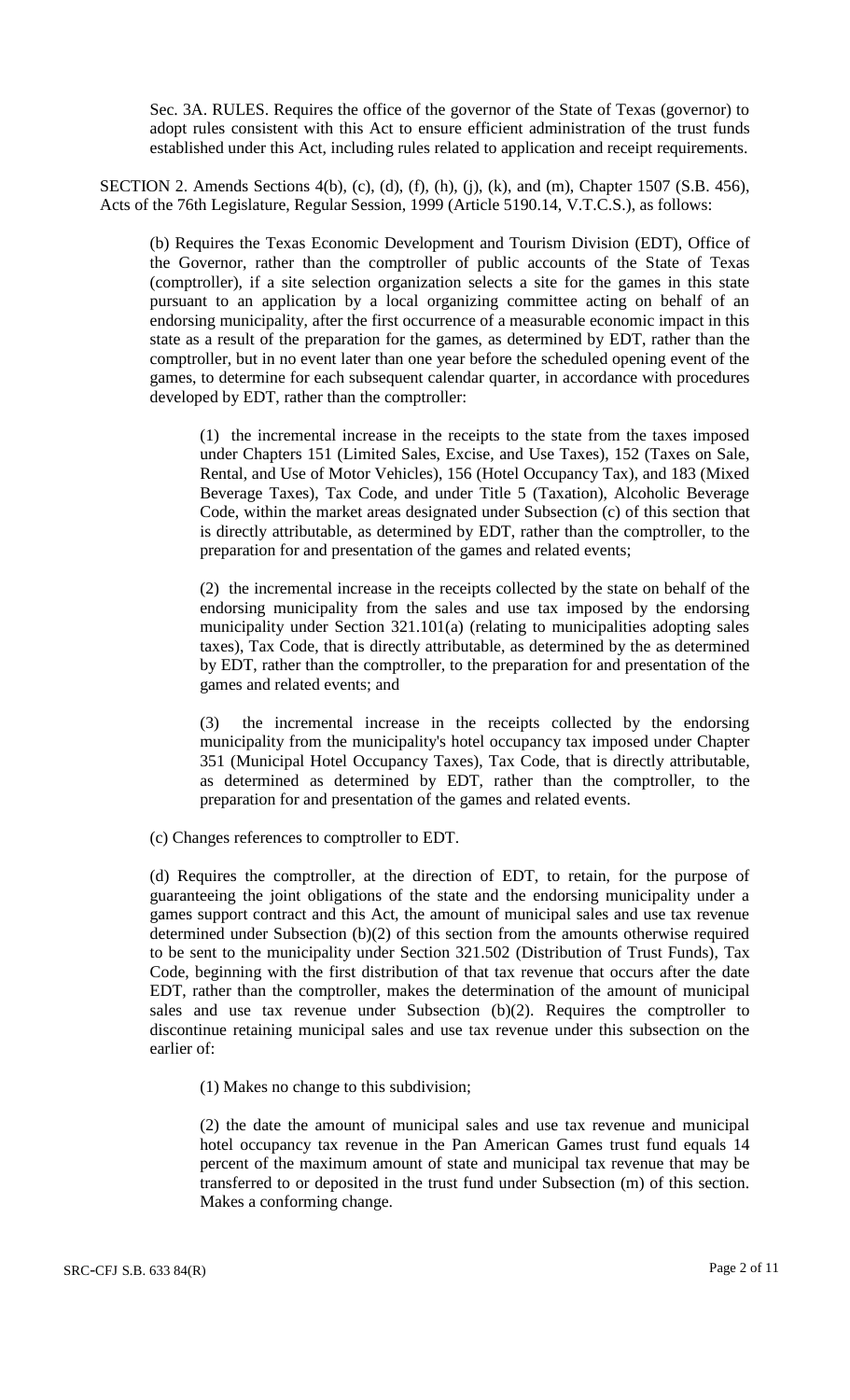(f) Requires the comptroller, at the direction of EDT, subject to Subsection (m) of this section, to deposit into a trust fund designated as the Pan American Games trust fund the amount of municipal sales and use tax revenue retained under Subsection (d) of this section. Requires the comptroller, at the same time, to transfer to the trust fund a portion of the state tax revenue determined by EDT under Subsection (b)(1) of this section in an amount equal to 6.25 times the amount of that municipal sales and use tax revenue. Requires the endorsing municipality, subject to Subsection (m) of this section, to deposit into the trust fund the amount of the endorsing municipality's hotel occupancy tax revenue determined by EDT under Subsection (b)(3) of this section. Requires the endorsing municipality to deposit that hotel occupancy tax revenue into the trust fund at least quarterly. Requires the comptroller, at the direction of EDT, when the endorsing municipality makes a deposit of its hotel occupancy tax revenue, to transfer to the trust fund at the same time, rather than deposit at the same time, a portion of the state tax revenue determined under Subsection (b)(1) of this section in an amount equal to 6.25 times the amount of that municipal hotel occupancy tax revenue. Provides that the Pan American Games trust fund, is established outside the treasury but is held in trust by the comptroller for the administration of this Act. Requires that the money in the trust fund be spent by EDT without appropriation only as provided by this Act. Requires the comptroller to discontinue transferring into the trust fund, rather than depositing into the trust fund, any state tax revenue determined by EDT under Subsection (b)(1) of this section on the earlier of:

(1) Makes no change to this subdivision;

(2) the date on which the amount of state revenue in the Pan American Games trust fund, equals 86 percent of the maximum amount of state and municipal tax revenue that may be transferred to or deposited in the trust fund under Subsection (m) of this section.

(h) Changes references to comptroller to EDT.

(j) Changes a reference to the Pan American Games trust fund to the Pan American Games trust fund, and changes a reference to comptroller to EDT.

(k) Requires the obligation, if EDT, rather than the comptroller, certifies under Subsection (j) of this section that a disbursement may be made from the Pan American Games trust fund to be satisfied first out of municipal revenue deposited in the trust fund and any interest earned on that municipal revenue. Requires that state revenue transferred, rather than deposited, into the trust fund and any interest earned on that state revenue to be used to satisfy the portion of the deficit not covered by the municipal revenue.

(m) Provides that in no event may:

(1) the total amount of state and municipal tax revenue transferred to or deposited in the Pan American Games trust fund exceed \$20 million; or

(2) the joint liability of the state and the endorsing municipality under a joinder agreement and any other games support contracts entered into pursuant to this Act exceed the lesser of:

(A) \$20 million; or

(B) the total amount of revenue transferred to or deposited in the Pan American Games trust fund and interest earned on the trust fund.

SECTION 3. Reenacts Sections 4(i) and (l), Chapter 1507 (S.B. 456), Acts of the 76th Legislature, Regular Session, 1999 (Article 5190.14, V.T.C.S.), as amended by Chapters 579 (H.B. 1675) and 814 (S.B. 275), Acts of the 78th Legislature, Regular Session, 2003, and amends them, as follows: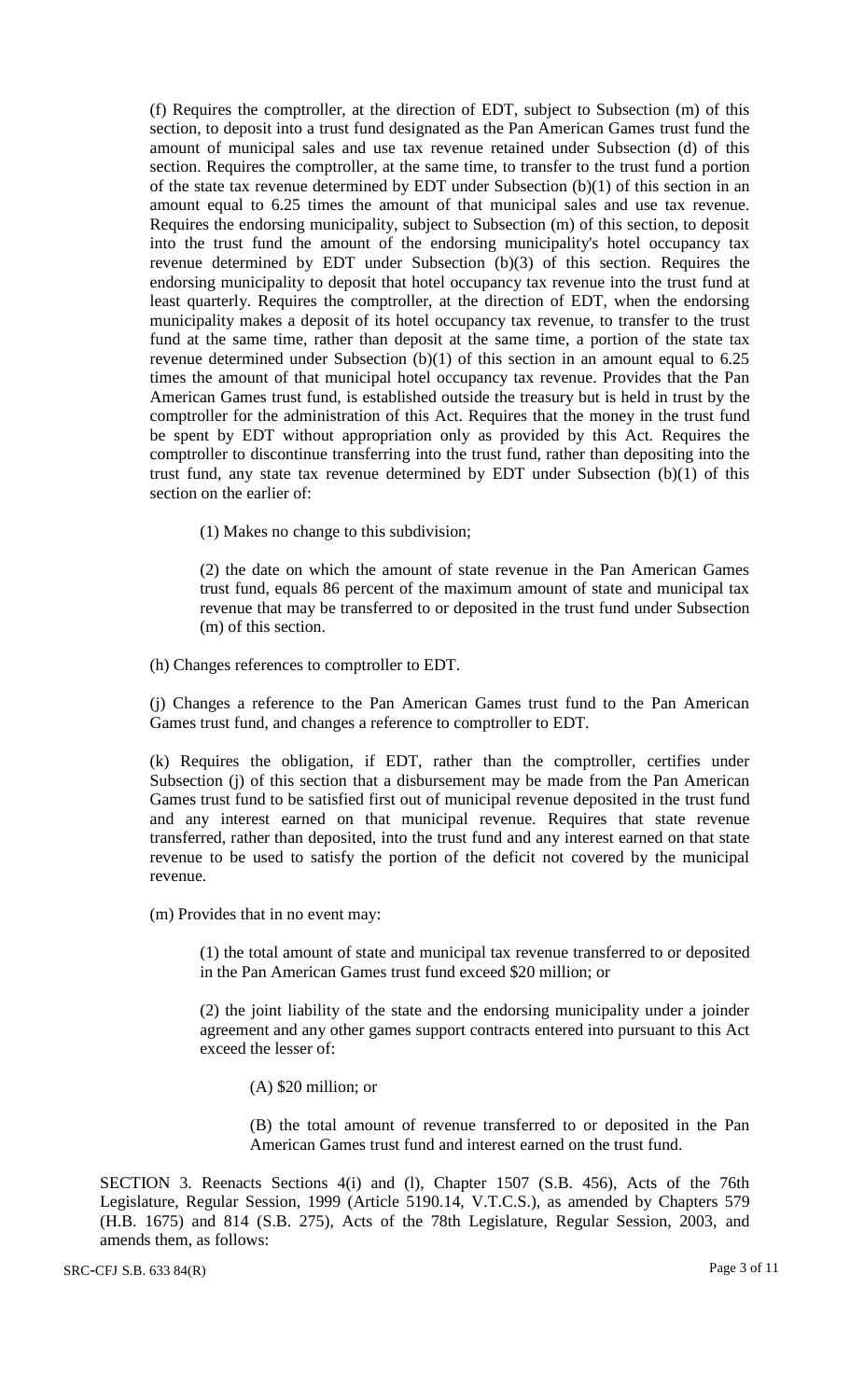(i) Requires EDT, rather than the comptroller, to provide an estimate not later than September 1, rather than December 1, 2003, of the year that is eight years before the year in which the games would be held in this state of the total amount of state and municipal tax revenue that would be transferred to or deposited in the Pan American Games trust fund before January 1, 2012, of the year following the year in which the games would be held, if the games were to be held in this state at a site selected pursuant to an application by a local organizing committee. Changes references to the comptroller to EDT.

(l) Requires the comptroller, at the direction of EDT, on January 1, rather than January 1, 2013, of the second year following the year in which the games are held in this state, to transfer to the general revenue trust fund any money remaining in the Pan American Games trust fund not to exceed the amount of state revenue remaining in the trust fund plus any interest earned on that state revenue. Requires the comptroller to remit to the endorsing municipality any money remaining in the trust fund after the required amount is transferred to the general revenue fund.

SECTION 4. Amends Sections 5(b), (c), (d), (f), (h), (i), (j), (k), (l), and (m), Chapter 1507 (S.B. 456), Acts of the 76th Legislature, Regular Session, 1999 (Article 5190.14, V.T.C.S.), as follows:

(b) and (c) Changes references to the comptroller to EDT.

(d) Requires the comptroller, at the direction of EDT, subject to Section 6 of this Act, to retain, for the purpose of guaranteeing the joint obligations of the state and an endorsing municipality or endorsing county under a games support contract and this Act, the amount of sales and use tax revenue and mixed beverage tax revenue determined under Subsection  $(b)(2)$  or  $(b)(3)$  of this section from the amounts otherwise required to be sent to the municipality under Section 183.051(b) (requiring the comptroller to issue to each county or incorporated municipality described in Subsection (a) a warrant drawn on the general revenue fund in an amount appropriated by the legislature that may not be less than 10.7143 percent of the taxes received from permittees within the county or incorporated municipality during the quarter) or 321.502 (Distribution of Trust Funds), Tax Code, or to the county under Section 183.051(b) or 323.502 (Distribution of Trust Funds), Tax Code, beginning with the first distribution of that tax revenue that occurs after the date EDT, rather than the comptroller, makes the determination of the amount of sales and use tax revenue and mixed beverage tax revenue under Subsection (b)(2) or (b)(3) of this section. Requires the comptroller to discontinue retaining sales and use tax revenue and mixed beverage tax revenue under this subsection on the earlier of:

(1) Makes no change to this subdivision; or

(2) the date the amount of local sales and use tax revenue and mixed beverage tax revenue in the Olympic Games trust fund equals 14 percent of the maximum amount of state and local tax revenue that may be transferred to or deposited in the trust fund under Subsection (m) of this section.

(f) Requires each endorsing municipality, subject to Subsection (m) of this section, to remit to the comptroller and the comptroller, at the direction of EDT, to deposit into a trust fund designated as the Olympic Games trust fund on a quarterly basis, the amount of the municipality's or county's hotel occupancy tax revenue determined by EDT under Subsection  $(b)(4)$  or  $(b)(5)$  of this section, as applicable. Requires the comptroller, at the direction of EDT, subject to Section 6 of this Act and Subsection (m) of this section, to deposit into the trust fund the amount of sales and use tax revenue and mixed beverage tax revenue retained under Subsection (d) of this section for the same calendar quarter. Requires the comptroller, at the same time, to transfer to the trust fund the state tax revenue determined by EDT under Subsection (b)(1) of this section for the quarter. Provides that the Olympic Games trust fund is established outside the treasury but is held in trust by the comptroller for the administration of this Act. Requires that money in the trust fund be spent by EDT without appropriation only as provided by this Act. Requires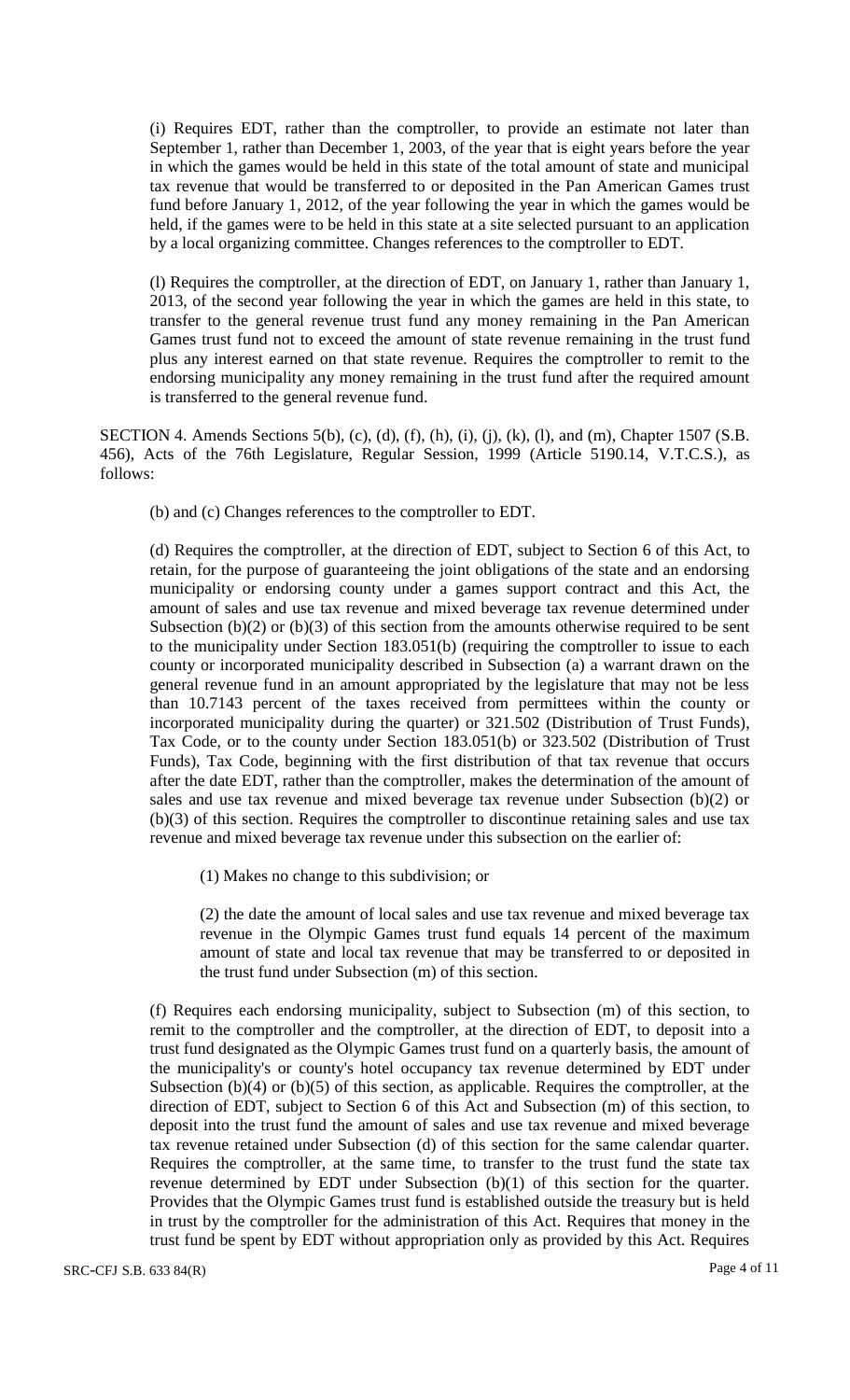the comptroller to discontinue transfer, rather than deposit, of the amount of state tax revenue determined by EDT under Subsection (b)(1) of this section on the earlier of:

(1) Makes no change to this subdivision; or

(2) the date the amount of state revenue in the Olympic Games trust fund equals 86 percent of the maximum amount of state, municipal, and county tax revenue that may be transferred to or deposited in the trust fund under Subsection (m) of this section.

(h) Changes references to the comptroller to EDT.

(i) Requires EDT, rather than the comptroller, to provide an estimate before August 31 of the year that is 12 years before the year in which the games would be held in this state, or as soon as practical after that date, of the total amount of state, municipal, and county tax revenue that would be transferred to or deposited in the Olympic Games trust fund if the games were to be held in this state at a site selected pursuant to an application by a local organizing committee. Changes references to the comptroller to EDT.

(j)-(l) Changes references to the comptroller to EDT.

(m) Provides that in no event may:

(1) the total amount of state, municipal, and county tax revenue transferred to or deposited in the Olympic Games trust fund exceed \$100 million; or

(2) the joint liability of the state and an endorsing municipality or county under a joinder agreement and any other games support contracts entered into pursuant to this Act exceed the lesser of:

(A) \$100 million; or

(B) the total amount of revenue transferred to or deposited in the Olympic Games trust fund and interest earned on the trust fund.

SECTION 5. Amends Section 5A, Chapter 1507 (S.B. 456), Acts of the 76th Legislature, Regular Session, 1999 (Article 5190.14, V.T.C.S.), by amending Subdivisions, (1), (2), and (4) and Subdivision (5), as amended by S.B. 293, Acts of the 84th Legislature, Regular Session, 2015, to redefine "endorsing county," "endorsing municipality," "event," and "site selection organization."

SECTION 6. Amends Section 5A, Chapter 1507 (S.B. 456), Acts of the 76th Legislature, Regular Session, 1999 (Article 5190.14, V.T.C.S.), by adding Subsection (a-3), to provide that for purposes of Subsection (a-1) (providing that certain events are ineligible for funding under this section) of this section, each presidential general election debate in a series of presidential debates before a general election is considered a separate, single event.

SECTION 7. Amends Section 5A(a-1), (a-2), (b), (b-1), (c), (d), (d-1), (e), (f), (i), (j), (k), (l), (m), (p), (v), (w), and (y), Chapter 1507 (S.B. 456), Acts of the 76th Legislature, Regular Session, 1999 (Article 5190.14, V.T.C.S.), as follows:

(a-1)-(c) Changes references to the comptroller to EDT.

(d) Requires each endorsing municipality or endorsing county to remit to the comptroller, and requires the comptroller to deposit into a trust fund created by the comptroller, at the direction of EDT, and designated as the Major Events trust fund the amount of the municipality's or county's hotel occupancy tax revenue determined by EDT under Subsection  $(b)(4)$  or  $(b)(5)$  of this section, less any amount of the revenue that the municipality or county determines is necessary to meet the obligations of the municipality or county. Requires the comptroller, at the direction of EDT, to retain the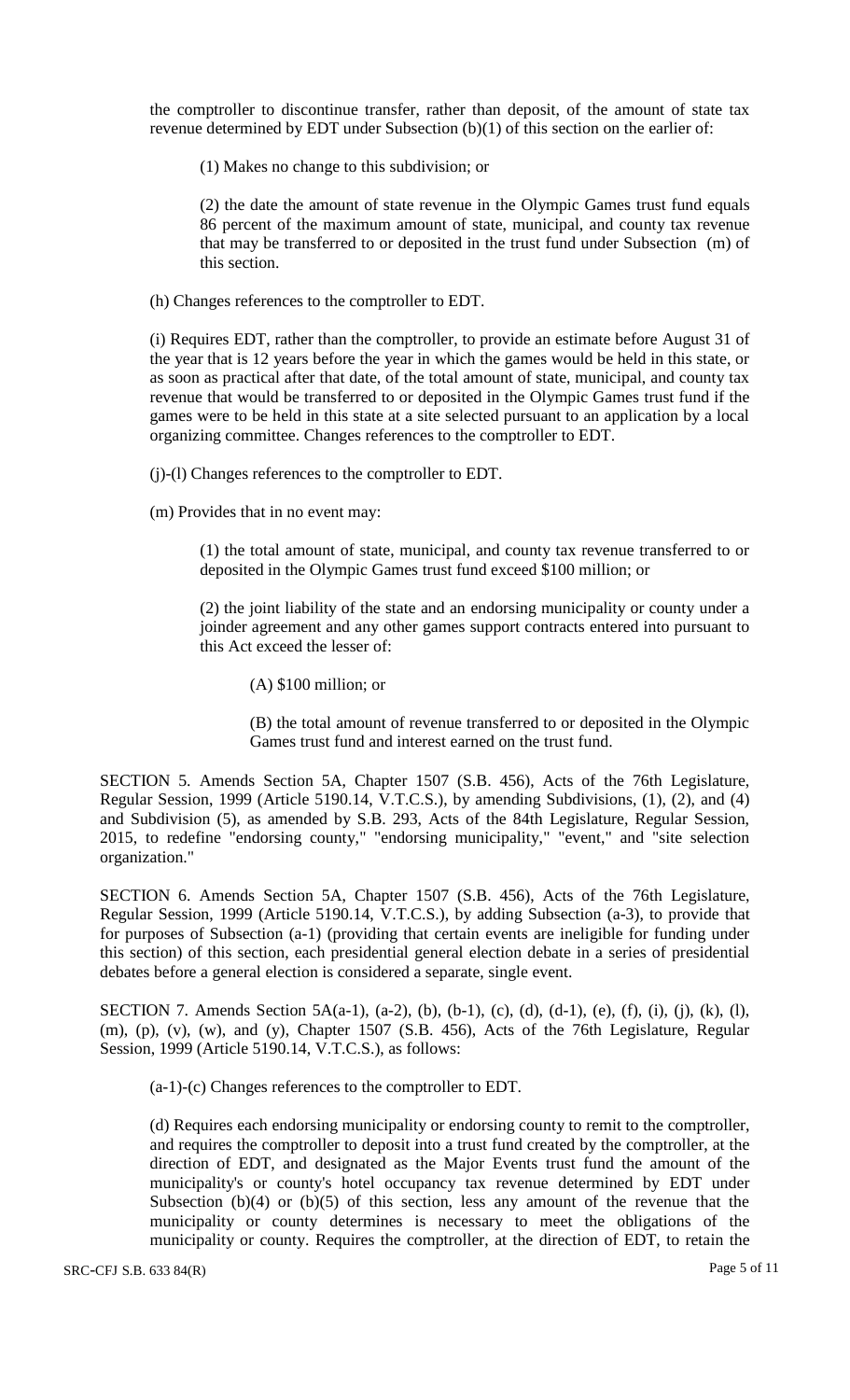amount of sales and use tax revenue and mixed beverage tax revenue determined by EDT under Subsection (b)(2) or (b)(3) of this section from the amounts otherwise required to be sent to the municipality under Sections 321.502 and 183.051(b), Tax Code, or to the county under Sections 323.502 and 183.051(b), Tax Code, and deposit into the trust fund the tax revenues, less any amount of the revenue that the municipality or county determines is necessary to meet the obligations of the municipality or county. Requires the comptroller to begin retaining and depositing the local tax revenues with the first distribution of that tax revenue that occurs after the first day of the one-year period described by Subsection (b) of this section or at a time otherwise determined to be practicable by EDT, rather than the comptroller. Requires the comptroller to discontinue retaining the local tax revenues under this subsection when the amount of the applicable tax revenue determined by EDT under Subsection  $(b)(2)$  or  $(b)(3)$  of this section has been retained. Provides that the Major Events trust fund is established outside the state treasury and is held in trust by the comptroller for administration of this Act. Requires that money in the trust fund be disbursed by EDT, rather than the comptroller, without appropriation only as provided by this section.

(d-1) Authorizes a municipality or county, not later than the 90th day after the last day of an event and in lieu of the local tax revenues remitted or retained, rather than remitted to or retained by the comptroller, under Subsection (d) of this section, to remit to EDT, rather than the comptroller, for deposit in the Major Events trust fund other local funds in an amount equal to the total amount of local tax revenue determined by EDT under Subsections (b)(2) through (5) of this section. Provides that the amount deposited by EDT, rather than the comptroller, into the Major Events trust fund under this subsection is subject to Subsection (f) of this section.

(e) Changes reference to the comptroller to EDT.

(f) Requires the comptroller, at the direction of EDT, to transfer, rather than deposit, into the Major Events trust fund a portion of the state tax revenue not to exceed the amount determined by EDT under Subsection (b)(1) of this section in an amount equal to 6.25 times the amount of the local tax revenue retained or remitted under this section, including local sales and use tax revenue, mixed beverage tax revenue, hotel occupancy tax revenue, and surcharge and user fee revenue.

(i)-(k) Changes references to the comptroller to EDT.

(l) Requires that the obligation, if a disbursement is made from the Major Events trust fund under Subsection (k) of this section, be satisfied proportionately from the state and local revenue in the trust fund.

(m) Changes a reference to the comptroller to EDT.

(p) and (v) Changes a reference to the comptroller to EDT.

(w) Requires EDT, rather than the comptroller, using existing resources, not later than 10 months after the last day of an event eligible for disbursements from the Major Events trust fund for costs associated with the event, to complete a study in the market area of the event on the measurable economic impact directly attributable to the preparation for and presentation of the event and related activities. Requires EDT, rather than the comptroller, to post on EDT's, rather than the comptroller's, Internet website:

(1) Makes a conforming change;

(2) the amount of incremental increase in tax receipts for the event determined by EDT under Subsection (b) of this section;

(3) Makes no change to this subdivision;

(4) and (5) Makes a conforming change.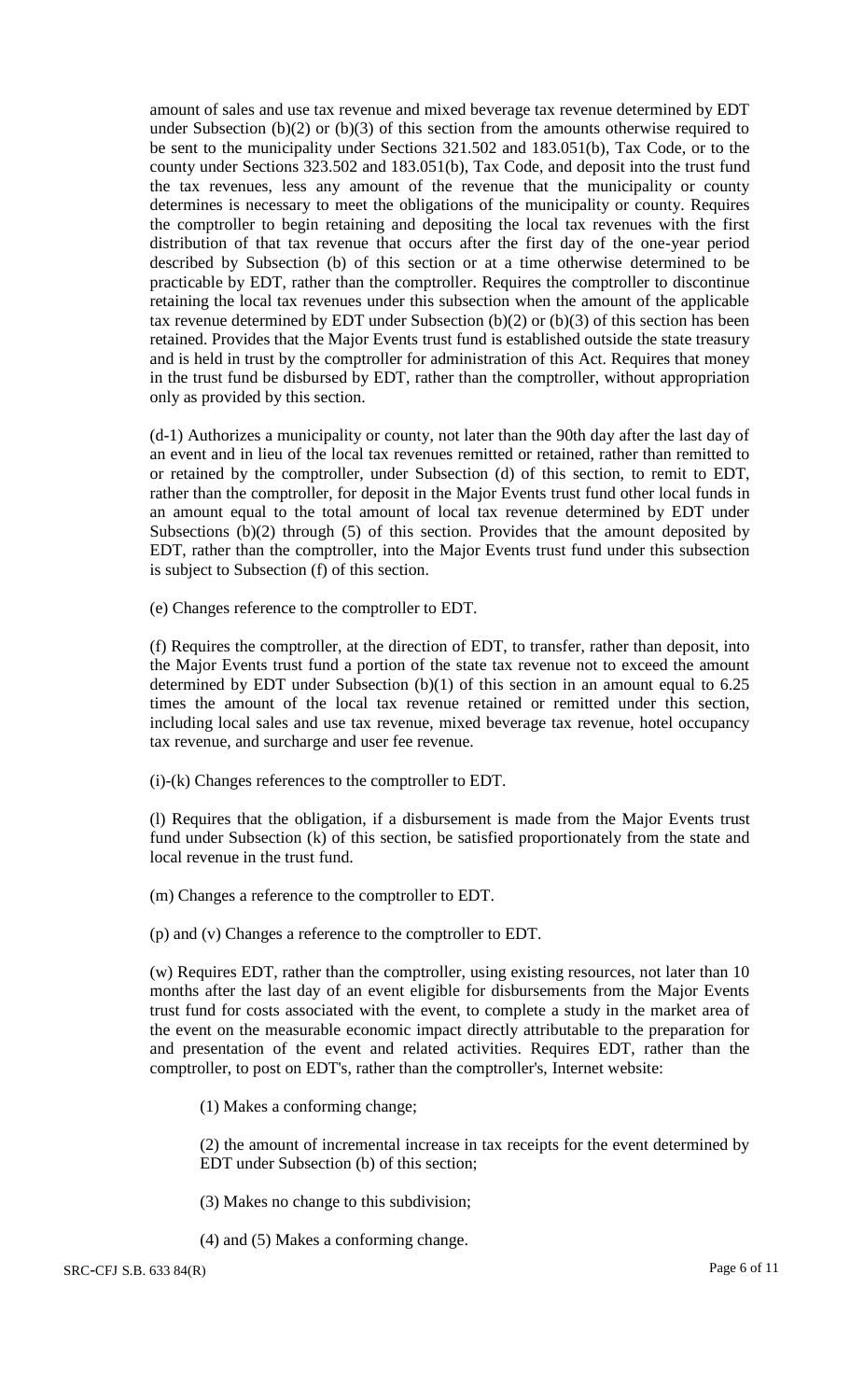(y) Changes references to comptroller to EDT.

SECTION 8. Amends Sections 5B(b), (c), (d), (f), (g), (i), (j), (k), (m), and (o), Chapter 1507 (S.B. 456), Acts of the 76th Legislature, Regular Session, 1999 (Article 5190.14, V.T.C.S.), as follows:

(b) and (c) Changes references to comptroller to EDT.

(d) Requires each endorsing municipality or endorsing county to remit to the comptroller and requires the comptroller to deposit into a trust fund created by the comptroller, at the direction of EDT, and designated as the Motor Sports Racing trust fund for the particular event the amount of the municipality's or county's hotel occupancy tax revenue determined by EDT under Subsection (b)(4) or (b)(5) of this section, less any amount of the revenue that the municipality or county determines is necessary to meet the obligations of the municipality or county. Requires the comptroller, at the direction of EDT, to retain the amount of sales and use tax revenue and mixed beverage tax revenue determined by EDT under Subsection (b)(2) or (b)(3) of this section from the amounts otherwise required to be sent to the municipality under Sections 321.502 and 183.051(b), Tax Code, or to the county under Sections 323.502 and 183.051(b), Tax Code, and deposit into the trust fund, the tax revenues, less any amount of the revenue that the municipality or county determines is necessary to meet the obligations of the municipality or county. Requires the comptroller to begin retaining and depositing the local tax revenues with the first distribution of that tax revenue that occurs after the first day of the 30-day period described by Subsection (b) of this section. Requires the comptroller to discontinue retaining the local tax revenues under this subsection when the amount of the applicable tax revenue determined under Subsection (b)(2) or (3) of this section has been retained. Provides that the Motor Sports Racing trust fund is established outside the state treasury and is held in trust by the comptroller for administration of this section. Requires that money in the trust fund be disbursed by EDT, rather than the comptroller, without appropriation only as provided by this section.

(f) Requires the comptroller, at the direction of EDT, to transfer, rather than deposit, a portion of the state tax revenue determined by EDT under Subsection (b)(1) of this section in an amount equal to 6.25 times the amount of the local sales and use tax revenue and mixed beverage tax revenue retained and the hotel occupancy tax revenue remitted by an endorsing municipality or endorsing county under Subsection (d) of this section.

(g) Authorizes an endorsing municipality or endorsing county to provide that the notes be paid from and secured by amounts on deposit or amounts to be transferred or deposited into the Motor Sports Racing trust fund or surcharges from user fees, including parking or ticket fees, charged in connection with the racing event. Makes no further change to this subsection.

(i) Changes references to comptroller to EDT.

(j) Requires EDT to provide an estimate not later than three months before the date of a motor sports racing event of the total amount of tax revenue that would be transferred to or deposited in the Motor Sport Racing trust fund under this section in connection with that racing event, if the racing event were to be held in this state at a site selected pursuant to an application by a local organizing committee, endorsing municipality, or endorsing county. Makes conforming changes.

(k) Changes references to comptroller to EDT.

(m) Changes a reference to comptroller to EDT, and changes a reference to the trust fund to the trust fund.

(o) Changes a reference to comptroller to EDT.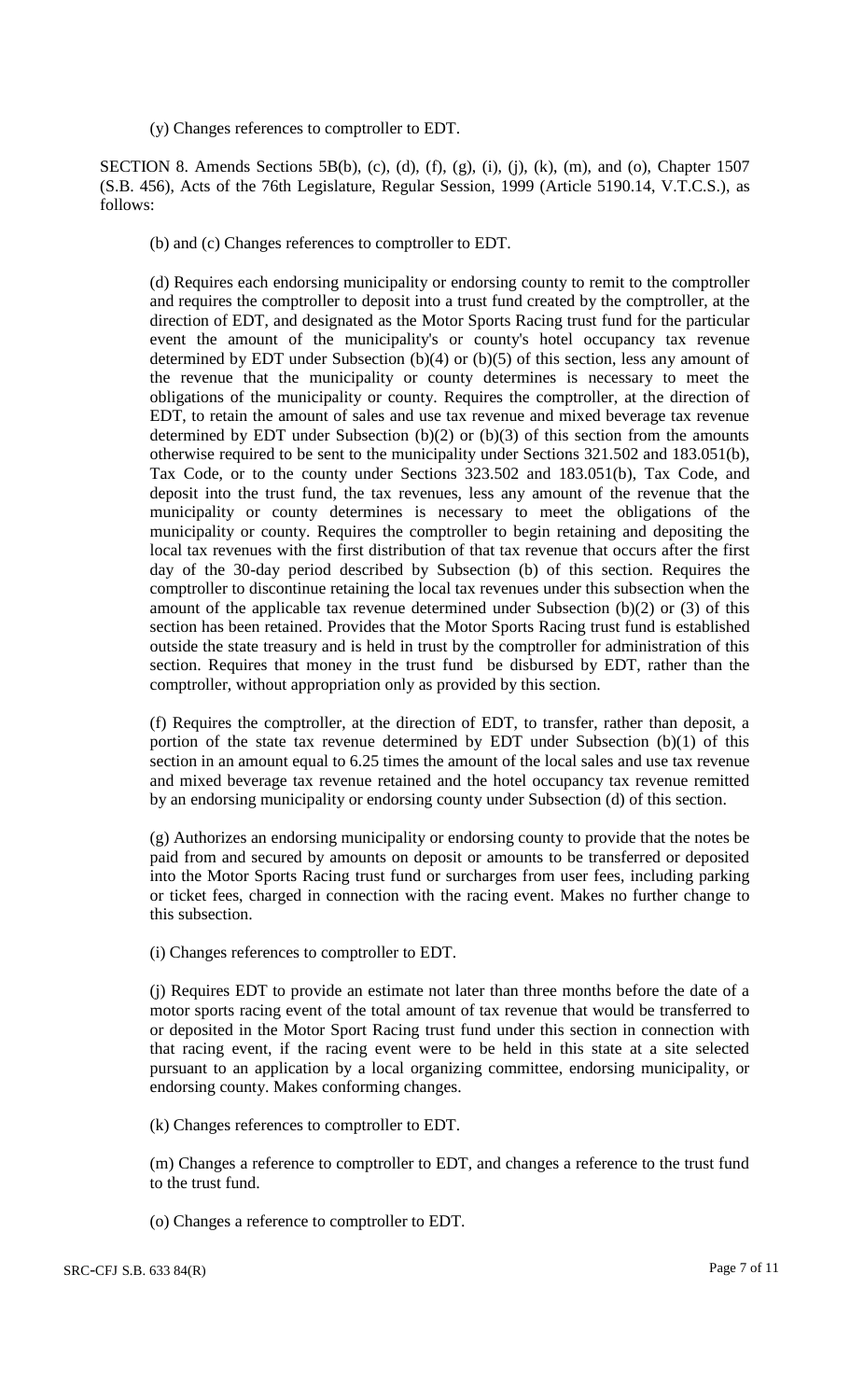SECTION 9. Amends Sections 5C(b), (b-1), (c), (c-1), (d), (d-1), (e), (f), (g), (h), (i), (j), (k), (k-1), (k-2), (l), (m), (o), (p), (q), (r), and (t), Chapter 1507 (S.B. 456), Acts of the 76th Legislature, Regular Session, 1999 (Article 5190.14, V.T.C.S.), as follows:

(b)-(c-1) Changes references to the comptroller to EDT.

(d) Requires each endorsing municipality or endorsing county to remit to the comptroller and requires the comptroller to deposit into a trust fund, rather than a trust fund, created by the comptroller, at the direction of EDT, and designated as the Events trust fund the amount of the municipality's or county's hotel occupancy tax revenue determined by EDT under Subsection (b)(4) or (5) of this section, less any amount of the revenue that the municipality or county determines is necessary to meet the obligations of the municipality or county. Requires the comptroller, at the direction of EDT, to retain the amount of sales and use tax revenue and mixed beverage tax revenue determined by EDT under Subsection  $(b)(2)$  or  $(3)$  of this section from the amounts otherwise required to be sent to the municipality under Sections 321.502 and 183.051(b), Tax Code, or to the county under Sections 323.502 and 183.051(b), Tax Code, and deposit into the trust fund the tax revenues, less any amount of the revenue that the municipality or county determines is necessary to meet the obligations of the municipality or county. Requires the comptroller to begin retaining and depositing the local tax revenues with the first distribution of that tax revenue that occurs after the first day of the period described by Subsection (b) of this section or at a time otherwise determined to be practicable by EDT, rather than the comptroller. Requires the comptroller to discontinue retaining the local tax revenues under this subsection when the amount of the applicable tax revenue determined by EDT under Subsection (b)(2) or (3) of this section has been retained. Provides that the Events trust fund is established outside the state treasury and is held in trust by the comptroller for administration of this section. Requires money in the trust fund be disbursed by EDT without appropriation only as provided by this section. Changes references to the comptroller to EDT.

(d-1) Authorizes a municipality or county, not later than the 90th day after the last day of an event and in lieu of the local tax revenues remitted or retained under Subsection (d) of this section, to remit to EDT for deposit in the Events trust fund other local funds in an amount equal to the total amount of local tax revenue determined by EDT under Subsections (b)(2) through (5) of this section. Provides that the amount deposited by EDT into the Events trust fund under this section is subject to Subsection (f) of this section. Changes references to the comptroller to EDT.

(e) Changes a reference to comptroller to EDT.

(f) Requires the comptroller, at the direction of EDT, to transfer, rather than deposit, into the Events trust fund a portion of the state tax revenue not to exceed the amount determined by EDT under Subsection (b)(1) of this section in an amount equal to 6.25 times the amount of the local tax revenue retained or remitted under this section, including local sales and use tax revenue, mixed beverage tax revenue, hotel occupancy tax revenue, and surcharge and user fee revenue.

(g) Authorizes an endorsing municipality or endorsing county to provide that the notes be paid from and secured by amounts on deposit or amounts to be transferred or deposited into the Events trust fund or surcharges from user fees, including parking or ticket fees, charged in connection with the event. Makes no further change to this subsection.

(i) Changes references to comptroller to EDT.

(j) Requires EDT, rather than the comptroller, to provide an estimate not later than three months before the date of an event of the total amount of tax revenue that would be transferred into or deposited in the Events trust fund under this section in connection with that event, if the event were to be held in this state at a site selected pursuant to an application by a local organizing committee, endorsing municipality, or endorsing county. Requires EDT, rather than the comptroller, to provide the estimate on request to a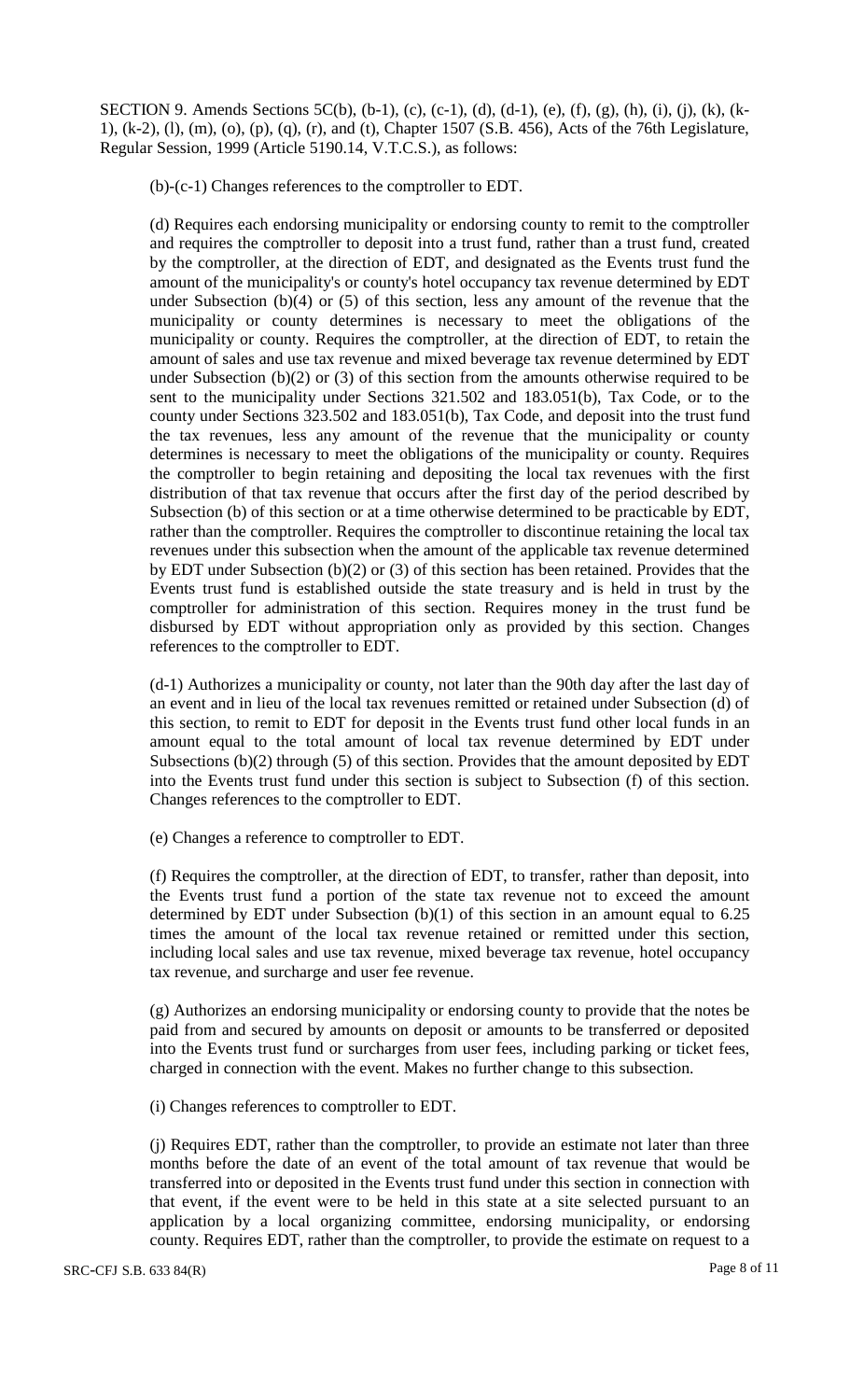local organizing committee, endorsing municipality, or endorsing county. Authorizes a local organizing committee, endorsing municipality, or endorsing county to submit EDT's, rather than the comptroller's, estimate to a site selection organization.

(k) Changes references to comptroller to EDT.

(k-1) Changes a reference to comptroller to EDT.

(m) Changes a reference to comptroller to EDT.

(o) Changes a reference to comptroller to EDT.

(p) Authorizes EDT, rather than the comptroller, to adopt rules necessary to implement this section.

(q) Changes a reference to comptroller to EDT.

(r) Changes references to comptroller to EDT.

(t) Changes references to comptroller to EDT. Requires EDT by rule, rather than the comptroller, to define "significantly lower" for purposes of this subsection and provide the manner in which a disbursement may be proportionately reduced.

SECTION 10. Amends Section 6(b), Chapter 1507 (S.B. 456), Acts of the 76th Legislature, Regular Session, 1999 (Article 5190.14, V.T.C.S.), as follows:

(b) Provides that if an endorsing municipality or endorsing county is required to hold an election under this section and the contribution of a portion of the municipality's or county's sales and use taxes to the Olympic Games trust fund under Section 5 of this Act is not approved by a majority of the voters voting in the election:

(1) the comptroller is prohibited from establishing the Olympic Games trust fund, under Section 5 of this Act, from retaining the municipality's or county's tax revenue under Section 5(d) of this Act from amounts otherwise required to be sent to that municipality or county, and from transferring, rather than depositing, any state tax revenue into the trust fund;

(2) Changes a reference to comptroller to EDT; and

(3) Makes no change to this subdivision.

SECTION 11. Amends Chapter 1507 (S.B. 456), Acts of the 76th Legislature, Regular Session, 1999 (Article 5190.14, V.T.C.S.), by adding Section 12, as follows:

Sec. 12. LOCAL GOVERNMENT CORPORATION AS ENDORSING MUNICIPALITY OR COUNTY. (a) Provides that this section applies only to a local government corporation that:

(1) is authorized to collect a municipal hotel occupancy tax; and

(2) is located in a county with a population of 3.3 million or more.

(b) Provides that a local government corporation may act as an endorsing municipality or endorsing county under this Act.

(c) Requires a local government corporation acting as an endorsing municipality or endorsing county under this Act to remit for deposit into the trust fund established for the games or event the amounts determined by the comptroller under this Act. Requires the comptroller to determine the incremental increase in receipts attributable to the games or event and related activities under that chapter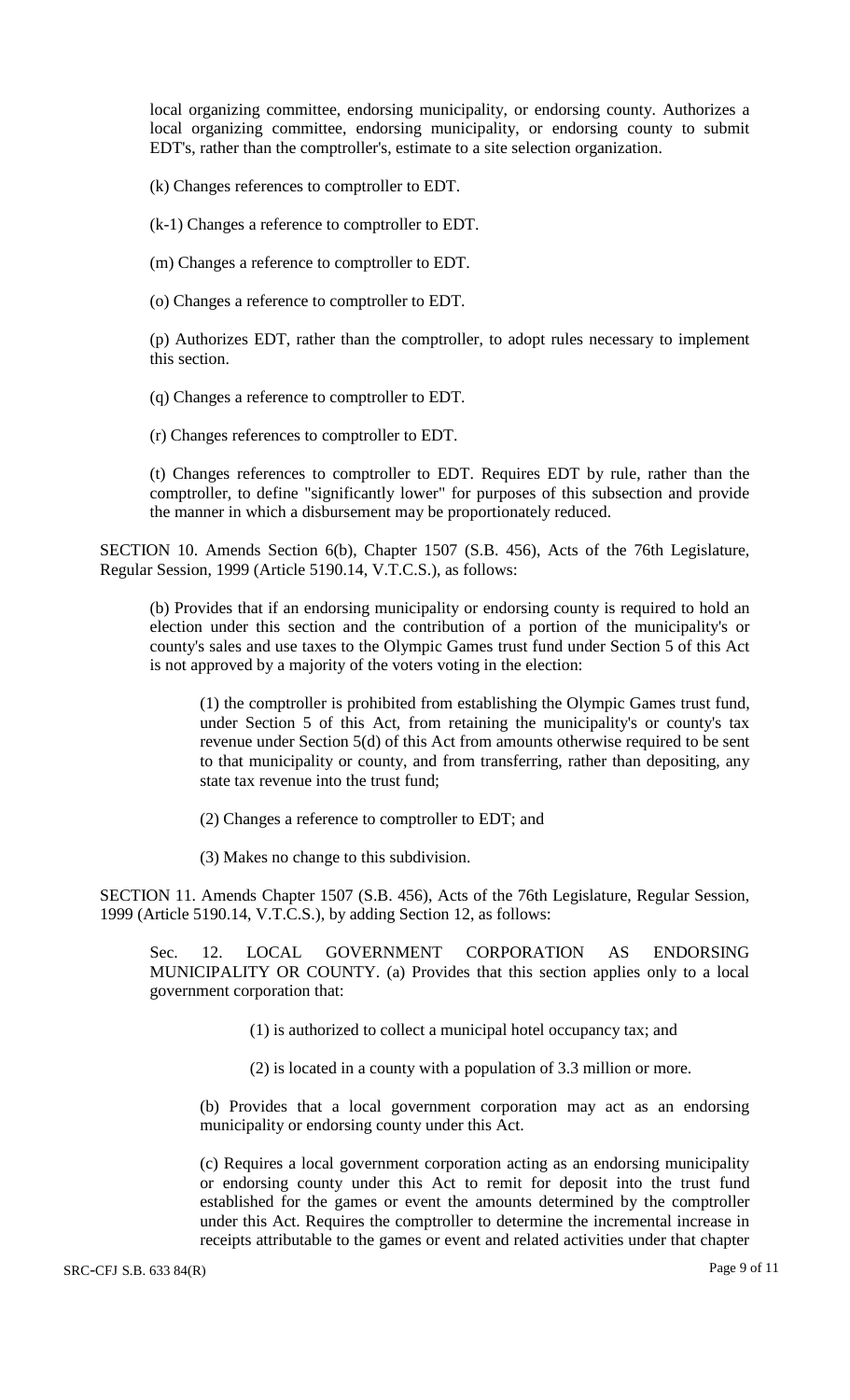based on the amount of applicable taxes imposed by each municipality or county that comprises the local government corporation and not on the amount of taxes imposed by the local government corporation.

(d) Provides that a local government corporation acting as an endorsing municipality or endorsing county under this Act may guarantee the local government corporation's obligations under a games or event support contract by pledging surcharges from user fees, including parking or ticket fees, charged in connection with the games or event and related activities.

(e) Provides that, subject to Subsection (c), a local government corporation acting as an endorsing municipality or endorsing county under this Act, as authorized by this section, has all the powers of an endorsing municipality or endorsing county under this Act, and any action an endorsing municipality or endorsing county is required to take by ordinance or order under this Act may be taken by order or resolution of the local government corporation.

SECTION 12. Repealer: Section 5C(s) (relating to rulemaking authority expressly granted to the comptroller for the implementation of the Events trust fund), Chapter 1507 (S.B. 456), Acts of the 76th Legislature, Regular Session, 1999 (Article 5190.14, V.T.C.S.).

Repealer: Chapter 398 (Measures to Support Municipal and County Special Events), Local Government Code.

SECTION 13. Requires the office of the governor and the comptroller, as soon as is practicable after the effective date of this Act, but not later than September 10, 2015, to develop and adopt a memorandum of understanding that:

(1) identifies in detail the applicable powers and duties of the comptroller that are being transferred to the office of the governor as a result of this Act; and

(2) establishes a plan for the identification and transfer of records, property, and unspent appropriations of the comptroller that are used for purposes of managing the funds transferred to the office of the governor.

SECTION 14. (a) Provides that, not later than September 10, 2015:

(1) the administration of the Pan American Games trust fund, Olympic Games trust fund, Major Events trust fund, Motor Sports Racing trust fund, and Events trust fund for sporting and non-sporting events is required to be transferred from the comptroller to EDT.

(2) all rules, forms, policies, procedures, or decisions of the comptroller that are related to the trust funds described by Subdivision (1) of this subsection are continued in effect as rules, forms, policies, procedures, or decisions of the Economic Development and Tourism Division, Office of the Governor, until superseded by a rule or other appropriate act of the Texas Economic Development and Tourism Office; and

(3) a reference in law or administrative rule to the comptroller relating to the decisions for and administration of the trust funds described by Subdivision (1) of this subsection, other than a duty typically performed by the comptroller related to a state fund, means EDT.

(b) Requires the comptroller and EDT, before the transfer of the administration of the Pan American Games trust fund, Olympic Games trust fund, Major Events trust fund, Motor Sports Racing trust fund, and Events trust fund for sporting and non-sporting events, to coordinate the transfer of powers and duties, including records and other items, in accordance with the memorandum of understanding adopted under Section 16 of this Act, to ensure a smooth transition.